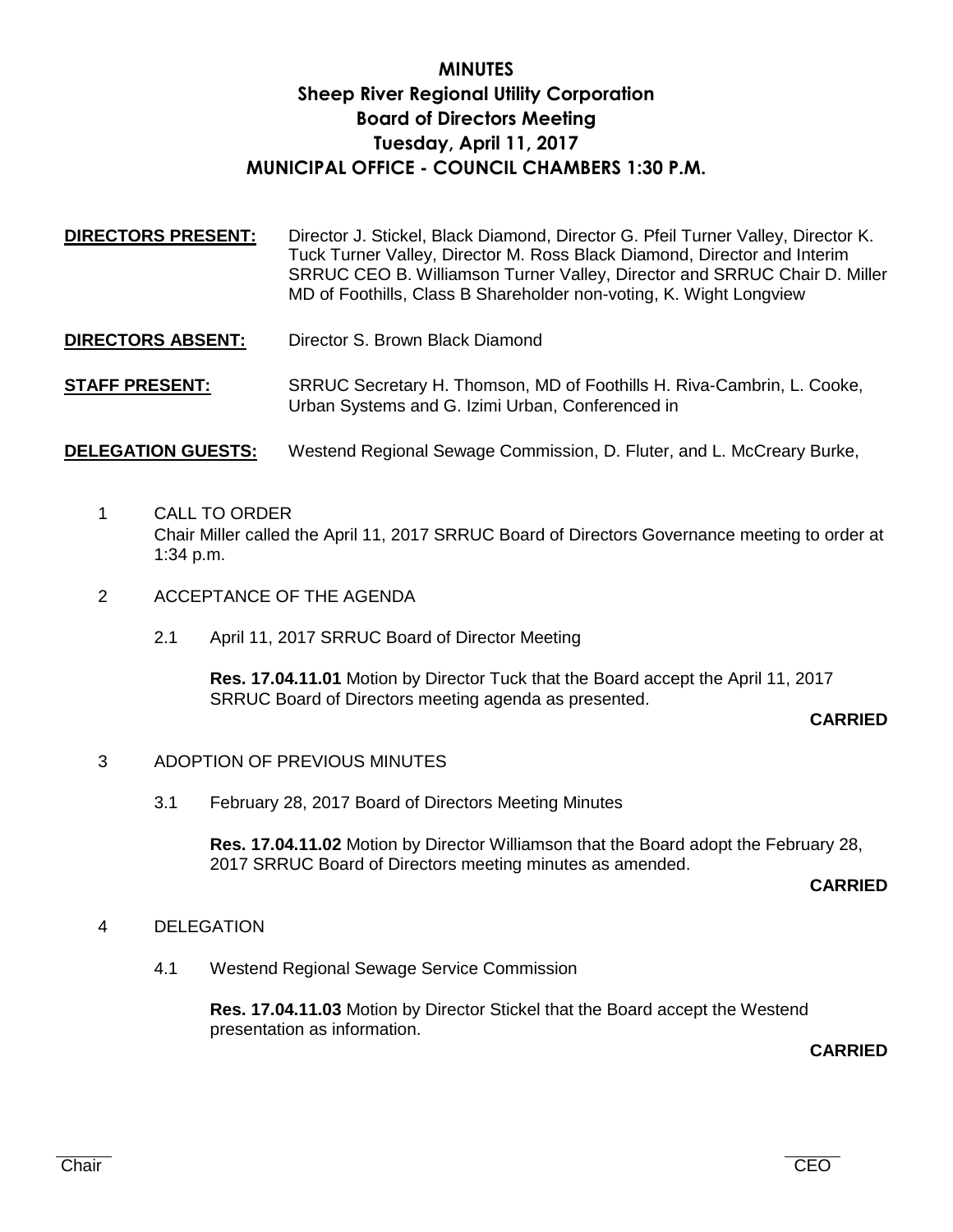### 5 OLD BUSINESS

5.1 SRRUC Logo Review - 4 top choices

**Res. 17.04.11.04** Motion by Director Pfeil that the Board direct Urban System bring back various layout options of top choice, Logo 1

### **CARRIED**

5.2 Water Supply Agreement Execution Status

**Res. 17.04.11.05** Motion by Director Tuck that the Board direct Secretary Thomson to bring back the Water Supply agreement update to the next SRRUC agenda of the Board of Directors governance meeting.

#### **CARRIED**

5.3 Water Supply Intake Project Update

**Res. 17.04.11.06** Motion by Director Tuck that the Board direct CEO Williamson to advise MPE to proceed with applying for AEP approval for the direct intake project and proceed to tender the project.

#### **CARRIED**

**Res. 17.04.11.07** Motion by Director Tuck that the Board direct CEO Williamson to review the possibility of Turner Valley bridging the DRP financing regarding the direct intake project.

### **CARRIED**

5.4 Water Diversion License Point of Diversion Update

**Res. 17.04.11.08** Motion by Director Ross that the Board direct CEO via the CAO's of Black Diamond and Turner Valley, to direct MPE to apply to Alberta Environment and Parks (AEP) to proceed with changing the point of diversion regarding the "applicable" water license of Black Diamond and Turner Valley through the works of the SRRUC.

#### **CARRIED**

5.5 SRRUC Vision, Principles and Policies Development

**Res. 17.04.11.09** Motion by Director Tuck that the Board direct the Turner Valley, Black Diamond and MD Foothills CAO's to draft a financial plan to be brought forward to the Board for review at the June Board of Directors meeting.

#### **CARRIED**

**Res. 17.04.11.10** Motion by Director Williamson that the Board directs the Technical Committee to work with the operator to determine the trigger point for the Level 3 Water Conservation implementation and direct the CEO to implement the trigger and advise the customer and the board.

### **CARRIED**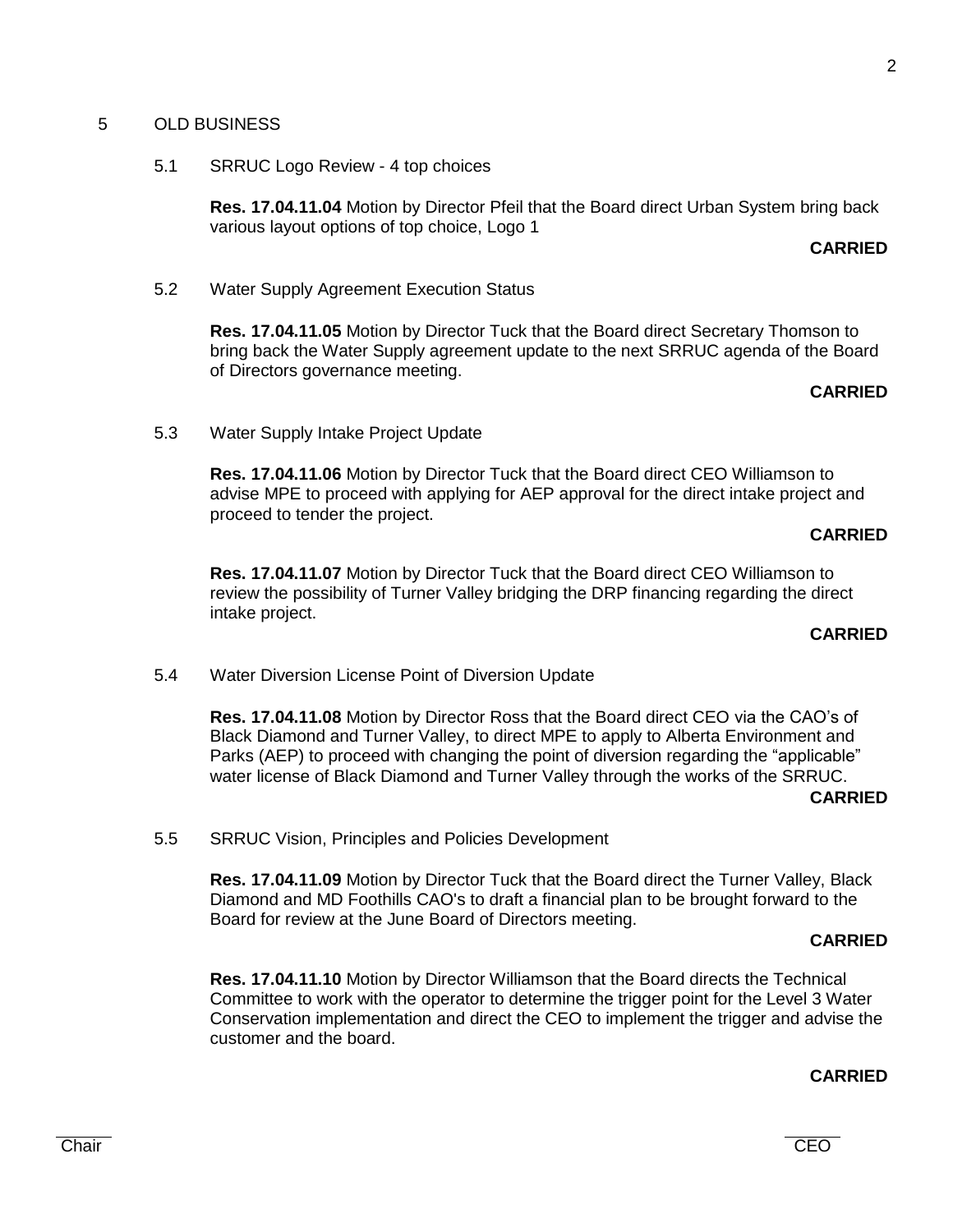**Res. 17.04.11.11** Motion by Director Tuck that the Board direct the Secretary of the Board to prepare a draft communication plan to be reviewed by the Technical committee at its June meeting.

### **CARRIED**

**Res. 17.04.11.12** Motion by Director Ross that the Board direct Urban Systems to develop an outline service delivery plan to be reviewed by the Technical Committee at its June meeting.

### **CARRIED**

5.6 DFO update - MD

**Res. 17.04.11.13** Motion by Director Stickel that the Board accept the DFO update as presented.

### **CARRIED**

5.7 Asset transfer - as-builts Tech committee update

**Res. 17.04.11.14** Motion by Director Williamson that the Board direct L. Cooke to confirm with Brownlee that the as-builts have been sent to the Water Treatment Plant operations for filing.

### **CARRIED**

### 6 ADMINISTRATIVE/FINANCIAL UPDATE

Chair Miller called for a ten (10) minute break at 2:42 p.m. Chair Miller reconvened the meeting at 2:55 p.m.

- 6.1 Financial report MD update
- 6.2 Appointment of Auditors MD update

**Res. 17.04.11.15** Motion by Director Stickel that the Board accept the financial report and auditor update as information.

### **CARRIED**

### 7 NEW BUSINESS

- 7.1 Customer Demand Management Protocols Note: reviewed previously
- 7.2 Expanded Services Assessment & Planning Scope Review

**Res. 17.04.11.16** Motion by Director Tuck that the Board accept the expanded services update as information.

**CARRIED**